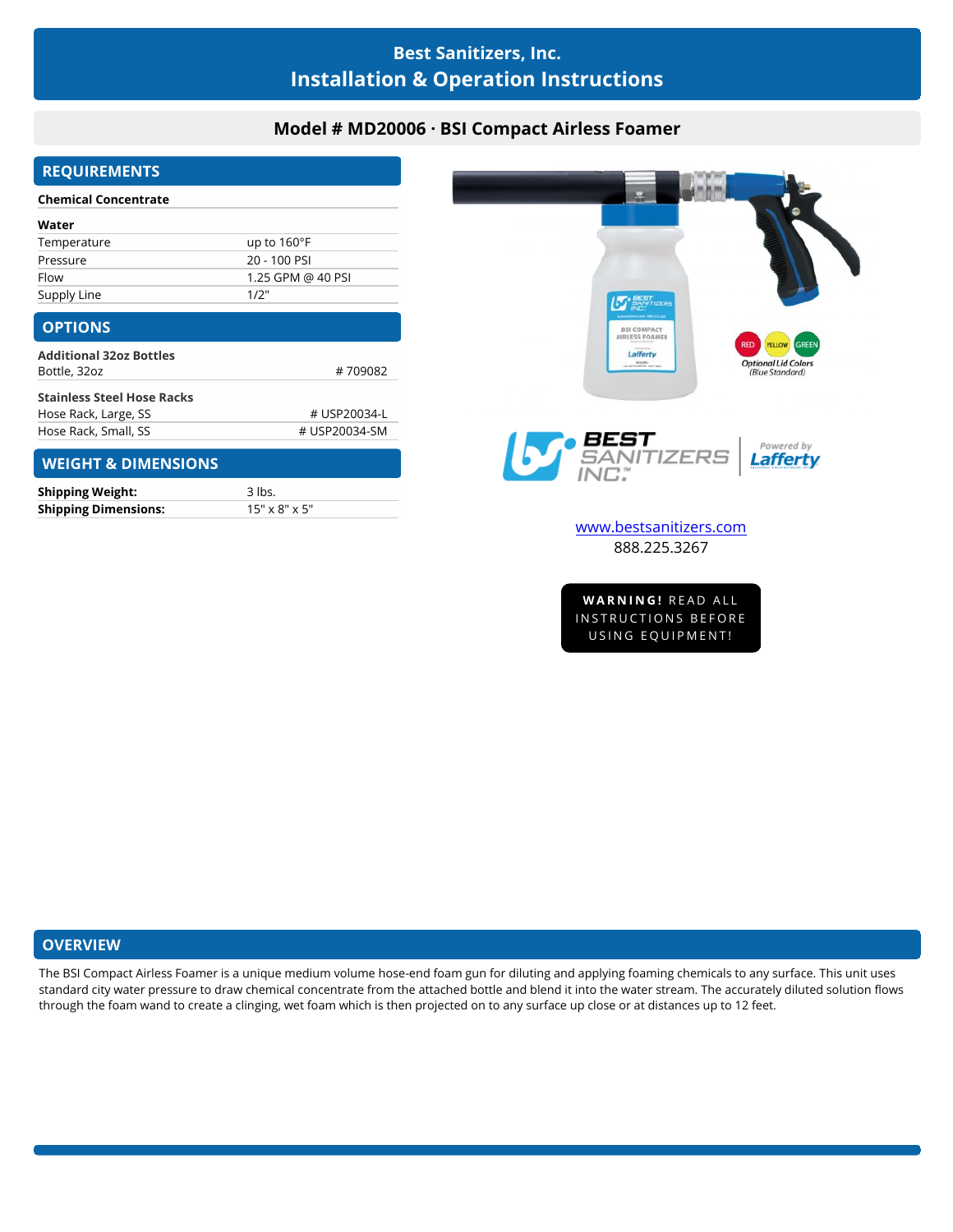### **SAFETY & OPERATIONAL PRECAUTIONS**

- **When connecting to a potable water supply follow all local codes for backflow prevention.**
- For proper performance do NOT modify, substitute nozzle, hose diameter or length.
- Manufacturer assumes no liability for the use or misuse of this unit.
- Wear protective clothing, gloves and eye wear when working with chemicals.
- Always direct the discharge away from people and electrical devices.
- Follow the chemical manufacturer's safe handling instructions.
- NEVER mix chemicals without first consulting chemical manufacturer.

### **TO INSTALL (REFER TO DIAGRAM ON NEXT PAGE)**

**If you are connecting to a potable water supply follow all local codes for backflow prevention.**

- 1. Connect garden hose gun to a standard garden hose.
- 2. Select and install metering tip.
- 3. Fill or partially fill bottle with chemical concentrate and attach bottle to foamer. Do NOT over tighten.

#### **Set the chemical dilution ratio by threading one of the color coded metering tips into each chemical check valve. See chemical labels for dilution ratio recommendation or consult your chemical supplier.**

- For the strongest dilution ratio do NOT install a colored metering tip.
- The dilution ratios in the metering tip chart are based on water thin chemicals with a viscosity of 1CPS.
- **Thicker chemicals will require a larger tip than the ratios shown in the chart.**
- Application results will ultimately determine final tip color.
- Select the tip color that is closest to your desired chemical strength and thread it into the tip holder. DO NOT OVER TIGHTEN.
- Push the chemical tube over the check valve barb and place the strainer in the chemical concentrate.

#### **TO OPERATE**

- 1. Unscrew the bottle lid, install the selected colored metering tip, add chemical concentrate to the bottle and re-attach. Do not over tighten.
- 2. Connect to a standard garden hose.
- 3. Hold the garden hose gun and direct the discharge in a safe direction. Pull the trigger to begin application.
- 4. Make final metering tip adjustments based on application results. Try the next larger sized metering tip until the results are acceptable. In some cases when the chemical is very thick you may have to dilute it slightly.
- 5. When application is complete, release the trigger.
- 6. To rinse, quick disconnect the bottle from the gun and rinse before the chemical dries.

#### **Metering Tip Selection Chart Metering Tip Color Oz. per Min. Example: Dilution Ratio @ 40 PSI** Brown 0.56 286:1 Clear 0.88 182:1 Bright Purple 1.38 116:1 White 2.15 74:1 Pink | 2.93 | 55:1 Corn Yellow  $\vert$  3.84  $\vert$  42:1 Dark Green | 4.88 33:1 Orange | 5.77 | 28:1 Gray 6.01 27:1 Light Green | 7.01 | 23:1 Med. Green 8.06 20:1 Clear Pink 9.43 17:1 Yellow Green | 11.50 | 14:1 Burgandy | 11.93 | 13:1 Pale Pink | 13.87 | 12:1 Light Blue  $\begin{vmatrix} 15.14 & 11:1 \end{vmatrix}$ Dark Purple | 17.88 | 9:1 Navy Blue | 25.36 | 6:1 Clear Aqua  $\vert$  28.60 Black | 50.00 | — | No Tip Ratio Up To:  $\vert$  6.0:1 The dilution ratios above are approximate

values. Due to chemical viscosity, actual

#### dilution ratios may vary.

**Metering Tip Selection Formula**

|  |  | (GPM x 128) / Dilution Ratio = Oz per Min |  |
|--|--|-------------------------------------------|--|
|--|--|-------------------------------------------|--|

| <b>Flow Rate Chart</b> |                  |
|------------------------|------------------|
| <b>Pressure</b>        | <b>Flow Rate</b> |
| <b>PSI</b>             | <b>GPM</b>       |
| 40                     | 1.25             |
| 50                     | 1.40             |
| 60                     | 1.53             |
| 70                     | 1.65             |
| 80                     | 1.77             |
| 90                     | 1.88             |
| 100                    | 1.98             |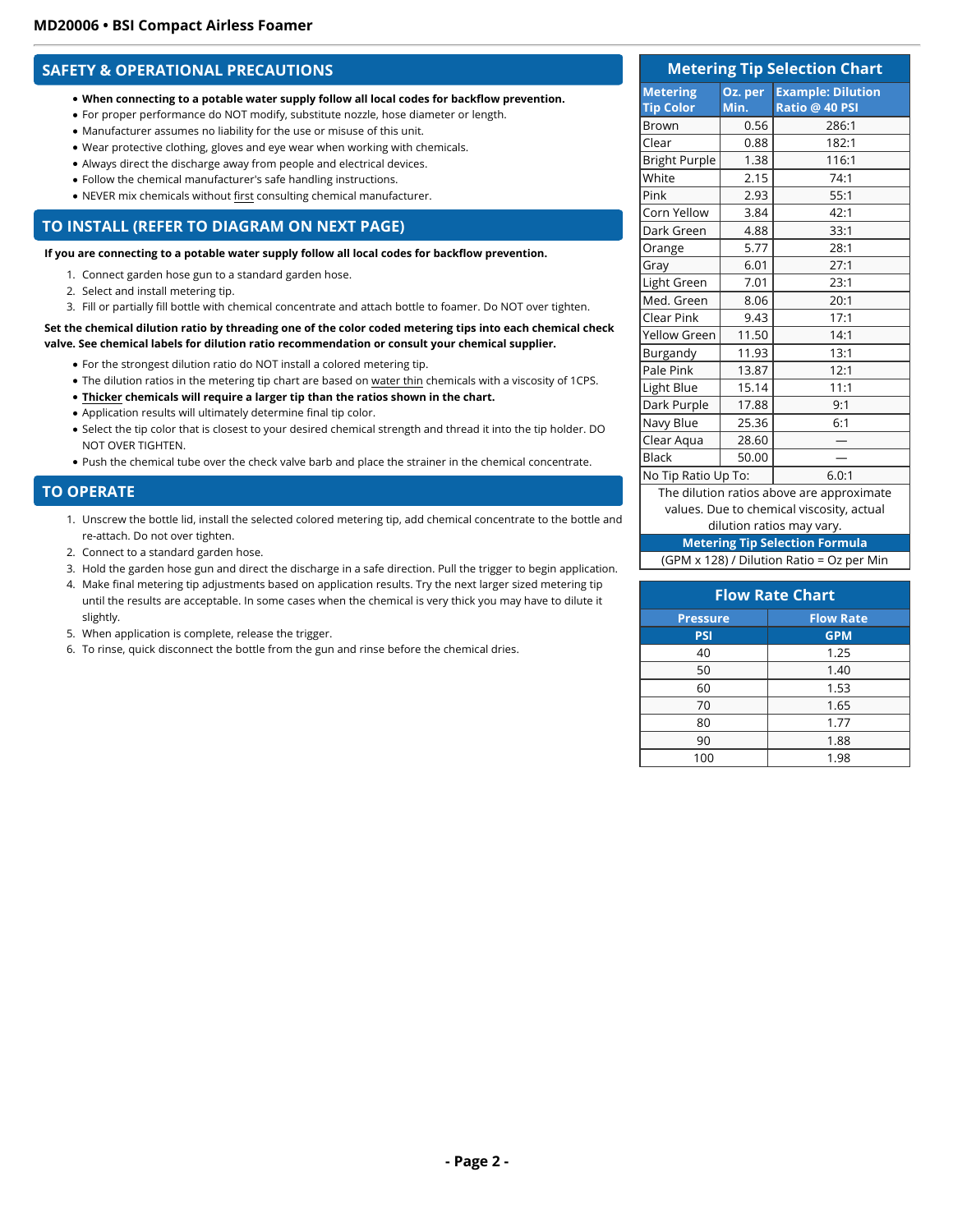